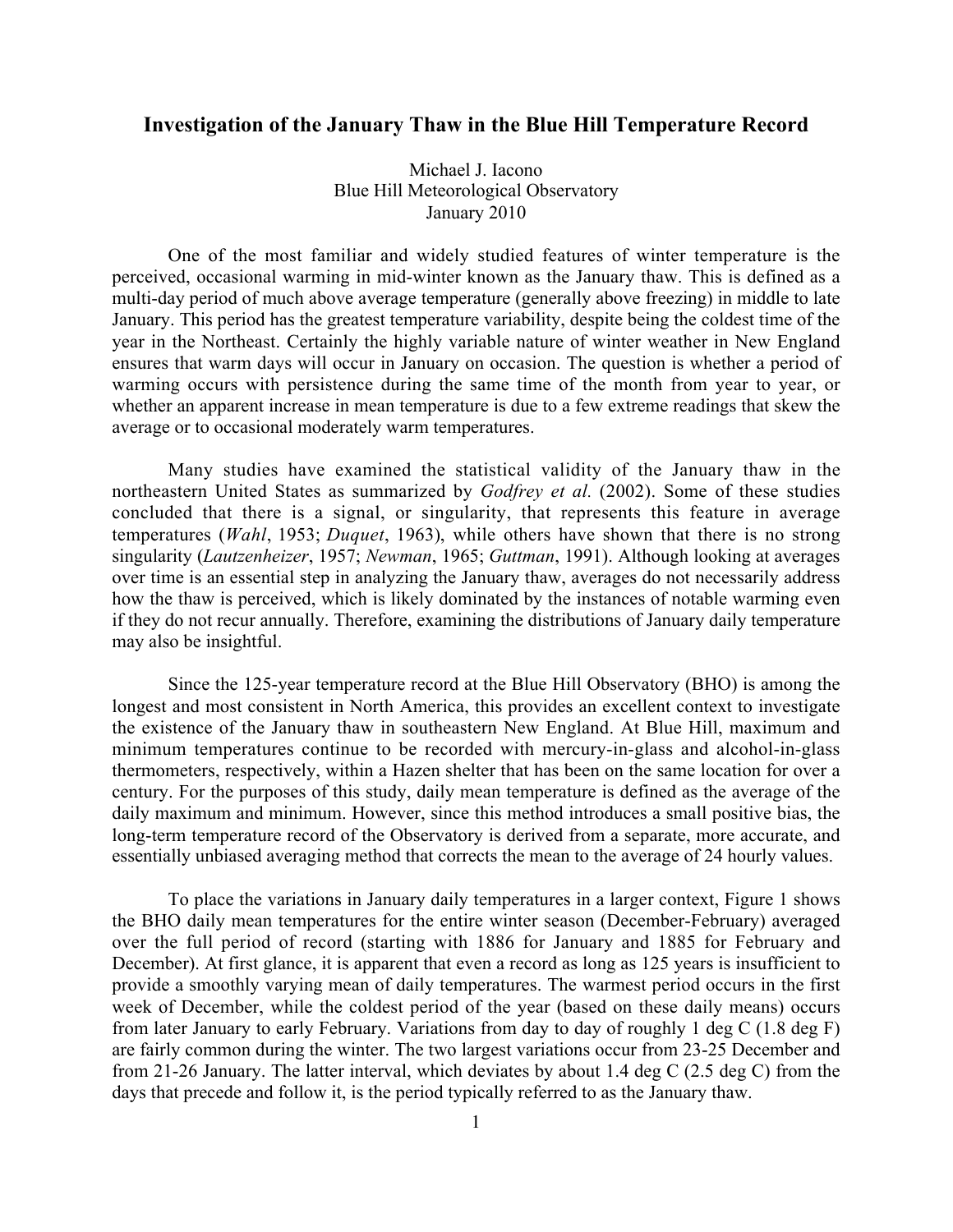

**Figure 1**. Daily mean temperature (top panel) and standard deviation (bottom panel) for winter (December-February) at the Blue Hill Observatory over the full period of record.

Winter temperatures generally have the highest variability, and other studies have shown that the January thaw is not a statistically significant feature relative to the high variability of temperature at this time of year (*Godfrey et al.*, 2002). The lower panel in Figure 1 shows the standard deviation of BHO daily winter temperatures, and the highest values just above 5.5 deg C (10 deg F) occur in mid-January with a small peak on 19 January. In mid-summer, daily temperature standard deviations are typically about 4 deg C (7.2 deg F), and variations from day to day of about 0.6 deg C (1.0 deg F) or more in the daily mean temperatures occur during summer. In other words, normalized by the variance, the apparent signal of the January thaw in daily mean temperatures is not substantially larger than similar features that appear in the temperature record throughout the year.

While average temperatures tell part of the story of the January thaw, these small variations of a few degrees are not generally perceptible. A noticeable perception of warming in mid-January generally requires departures well above the average, whether they occur frequently or infrequently. This raises the question of whether the distribution of mean temperatures is substantially different (shifted or skewed) on the dates in January associated with the apparent mid-winter thaw. A simple way to illustrate this is to count the number of days on each date that exceed a particular threshold. Figure 2 shows the total number of days with mean temperature greater than 32 deg F (in blue) and greater than 36 deg F (in red) for each winter date over the full period of record (out of a maximum of 124 days for January and 125 days for February and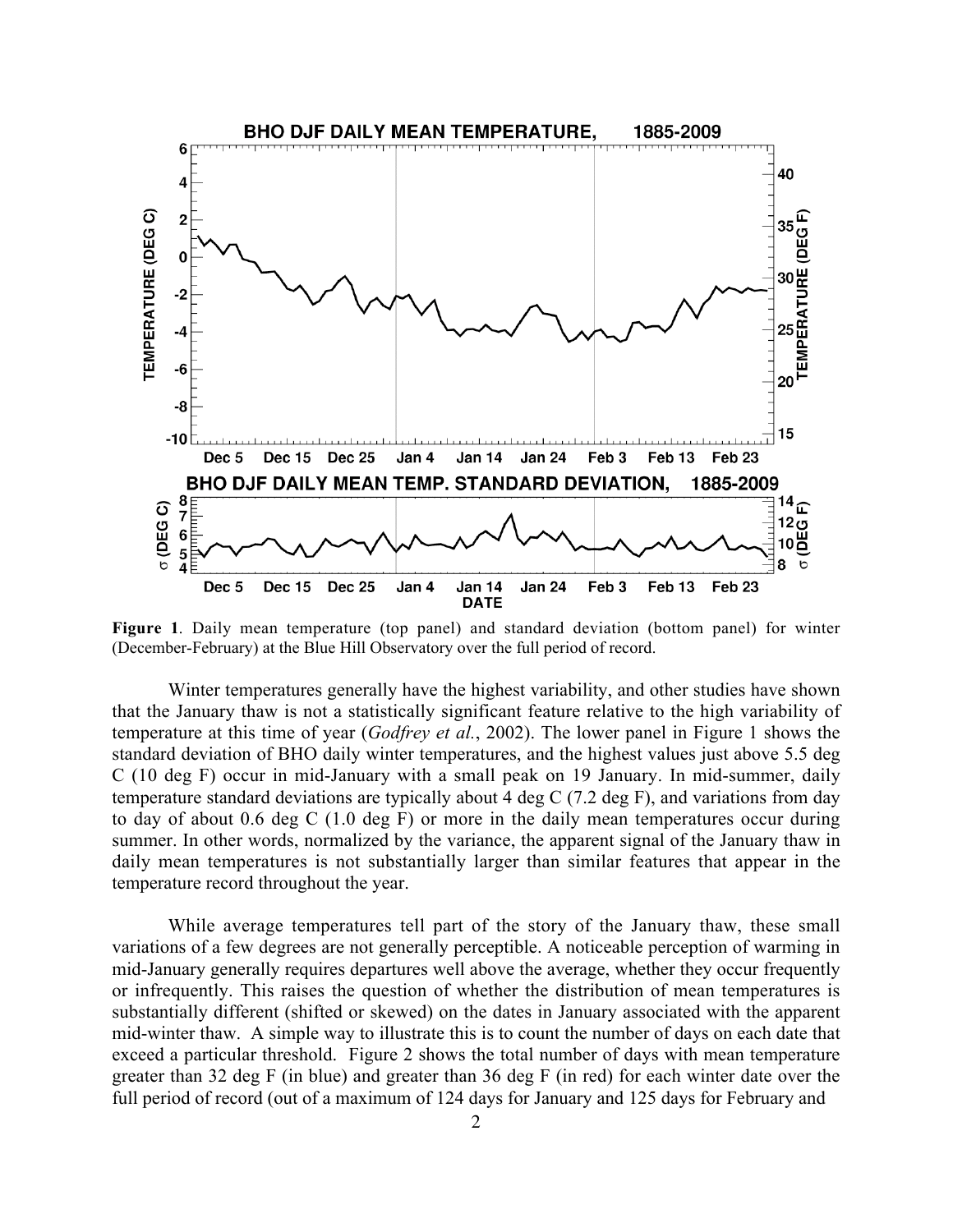

**Figure 2**. Total number of days for each winter date with a mean temperature at BHO above 32 deg F (blue), above 36 (red) and above 32 for three or more consecutive days around each date (black).

December). Also plotted is the total number of occurrences of a mean above 32 deg F for three consecutive days around each date (in black), which is more indicative of the duration of the anomalous warm periods. All curves in Figure 2 have been smoothed with a 3-day running mean. This shows that a mean temperature above freezing has occurred about one-third of the time (42 out of 124) on the dates near 24 January and less than one-fourth of the time in the days near 14 January and 1 February. Similarly, a mean temperature above 36 has occurred nearly twice as often in the 21-26 January period than in the 30 January – 9 February period. For instances of three days or more with a mean above 32, the thaw period is still apparent but less prominent relative to the dates one week before and after it. It must be pointed out that there are also short periods in December and February with elevated frequencies of warm temperatures, which reinforces the impression that the January interval is not especially unusual.

Do the periods of higher frequency of warm temperatures in January correspond to different distributions of daily mean temperature? This is illustrated in Figure 3, which shows the daily mean temperature distribution for 16 January (in blue), 23 January (in red) and 30 January (in green). The distributions are plotted as the total number of days (out of 124) in which the mean temperature falls within various three-degree temperature intervals. Clearly, the upper part of the distribution for 23 January is substantially skewed relative to the distributions for the other two dates, which are nearly identical. It is interesting to note that the frequency of the extremes (the tails of the distributions) is similar among all three dates, and that most of the difference in the distribution on 23 January occurs for daily means within ten degrees of the overall mean.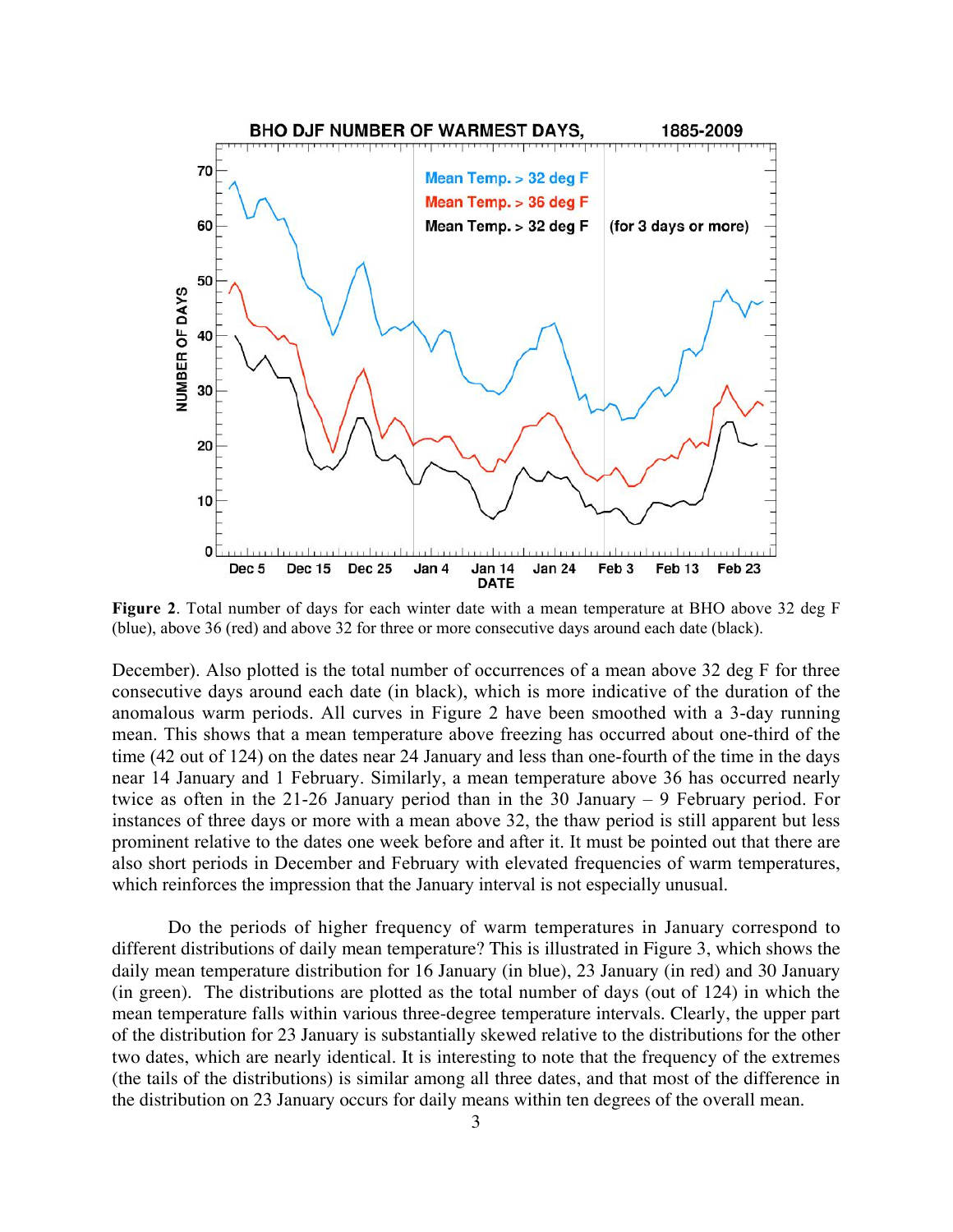

**Figure 3.** Distributions of BHO daily mean temperature for 16 January (blue), 23 January (red) and 30 January (green) showing the number of days (out of 124) in various three-degree temperature intervals. Student's T-test probability comparing the means for each pair of dates is also shown.

The significance of differences in means between samples of large numbers is most rigorously tested using statistical methods. One common method is Student's T-test, which is often used to test the hypothesis that two sets of numbers have the same mean, or equivalently that each set was randomly selected from a larger population of numbers with the same mean. Also listed at the upper left in Figure 3 is the T-test probability,  $p_{tt}$ , for mean temperatures between each pair of dates shown in the figure. The probabilities are  $0.028$  between the  $16<sup>th</sup>$  and  $23^{\text{rd}}$ , 0.046 between the  $23^{\text{rd}}$  and  $30^{\text{th}}$ , and 0.852 between the  $16^{\text{th}}$  and  $30^{\text{th}}$ . These numbers indicate the probability that rejecting the hypothesis that the mean temperatures for each date are the same is wrong. In other words, for the  $16<sup>th</sup>$  and  $23<sup>rd</sup>$ , there is only a 2.8 percent probability that the means for these dates are the same, or alternately, it can be said that the means are significantly different at the 97% confidence level. Similarly, for the  $23<sup>rd</sup>$  and  $30<sup>th</sup>$ , the means are significantly different at the 95% level. Finally, comparing the  $16<sup>th</sup>$  and the  $30<sup>th</sup>$ , there is an 85 percent probability that it is incorrect to reject that these dates have the same mean. That is, their similarity is significant at the 85% level. While not a comprehensive analysis of significance, these numbers suggest that the January thaw feature seen in Figure 1 near 23 January is a significant signal relative to temperatures one week before and after this date.

Another characteristic of the temperature departures in January is the extent to which they persist throughout the period of record. Figure 4 shows the centered, three-day running average of January daily mean temperature (top panel) and standard deviation (bottom panel) at BHO for different multi-year periods. The 1886-2009 full period of record for January (in black)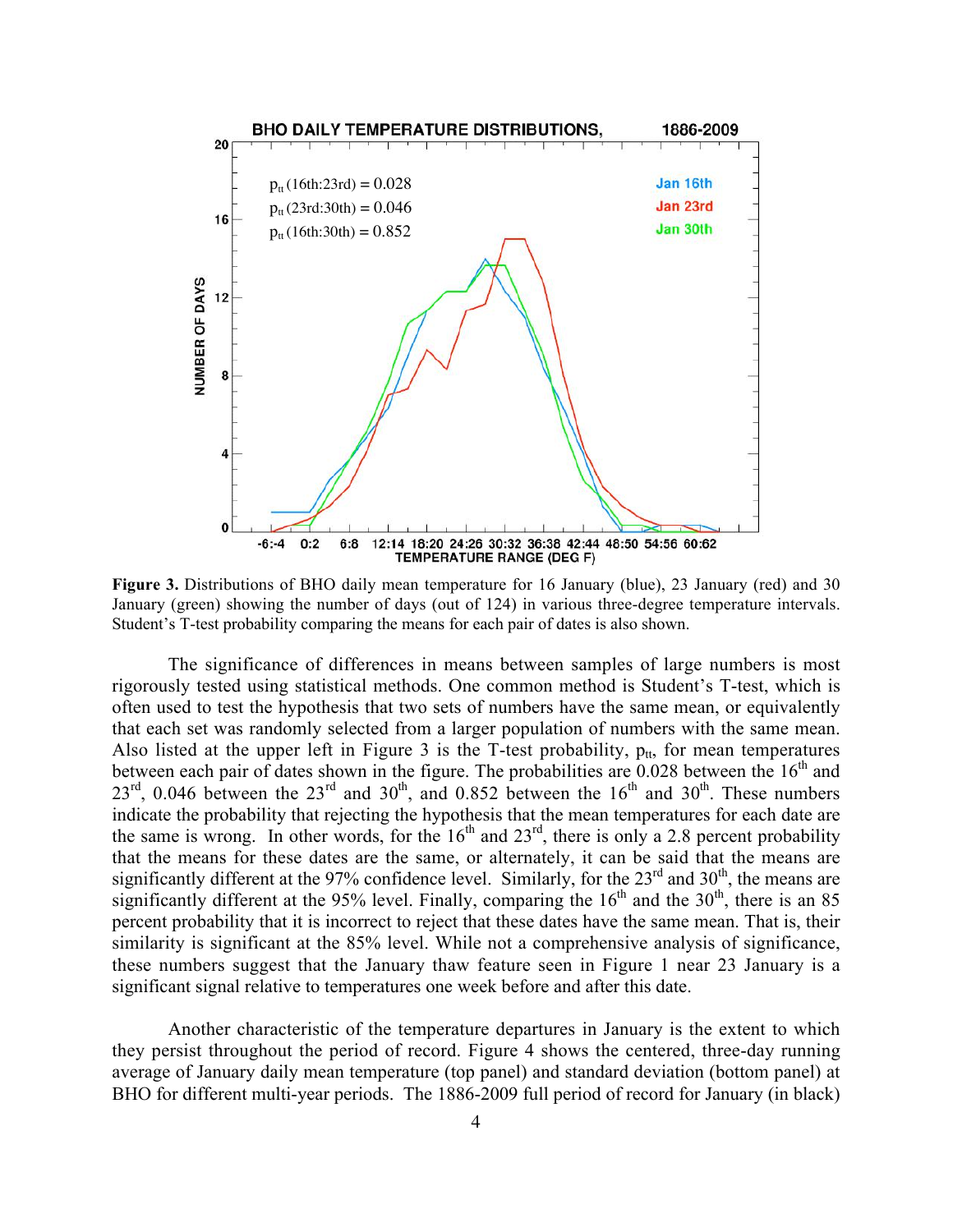shows the slight rise in mean temperature from the  $21<sup>st</sup>$  to the  $26<sup>th</sup>$  that corresponds to the peak near those dates in Figure 1. It can be seen from Figure 4 that the 1886-1910 period (in red) contributes most significantly to this rise from the  $21<sup>st</sup>$  to  $23<sup>rd</sup>$ , and the 1971-2000 period (in orange) contributes to the higher mean from the  $23<sup>rd</sup>$  to  $26<sup>th</sup>$ . The 1941-1970 period (in blue) also contributes to the rise to a lesser degree, but over a broader range of dates from the  $20^{th}$  to  $27^{th}$ . The 1911-1940 period and the most recent years from 2001-2009 have contributed little to the higher mean around the 23<sup>rd</sup>. In fact, during much of the second half of January, the first decade of the 21<sup>st</sup> century is the coldest interval among the periods plotted. This has been compensated by higher temperatures in the first half of January relative to the earlier time periods.



**Figure 4**. Centered three-day running average of BHO January daily mean temperature (top panel) and standard deviation (bottom panel) for several multi-year periods.

In summary, the extensive and highly consistent temperature record of the Blue Hill Observatory provides an excellent context in which to study the existence and significance of the January thaw in southeastern New England. Several pieces of evidence suggest that a period of warming from 21-26 January has some degree of statistical significance, though it does not recur every year and it may not appear for many consecutive years. Mean temperatures for one date during the thaw period are significantly different from means one week before and after that date. In addition, days with warmer temperatures are much more frequent during the thaw period. Finally, an increase in the mean on these dates is apparent in many periods through the 125-year record of the Observatory. The absence so far of a plausible physical mechanism to explain the January thaw is a considerable obstacle to its acceptance as a real feature, though this also ensures there will be further analysis of this intriguing characteristic of winter temperature.